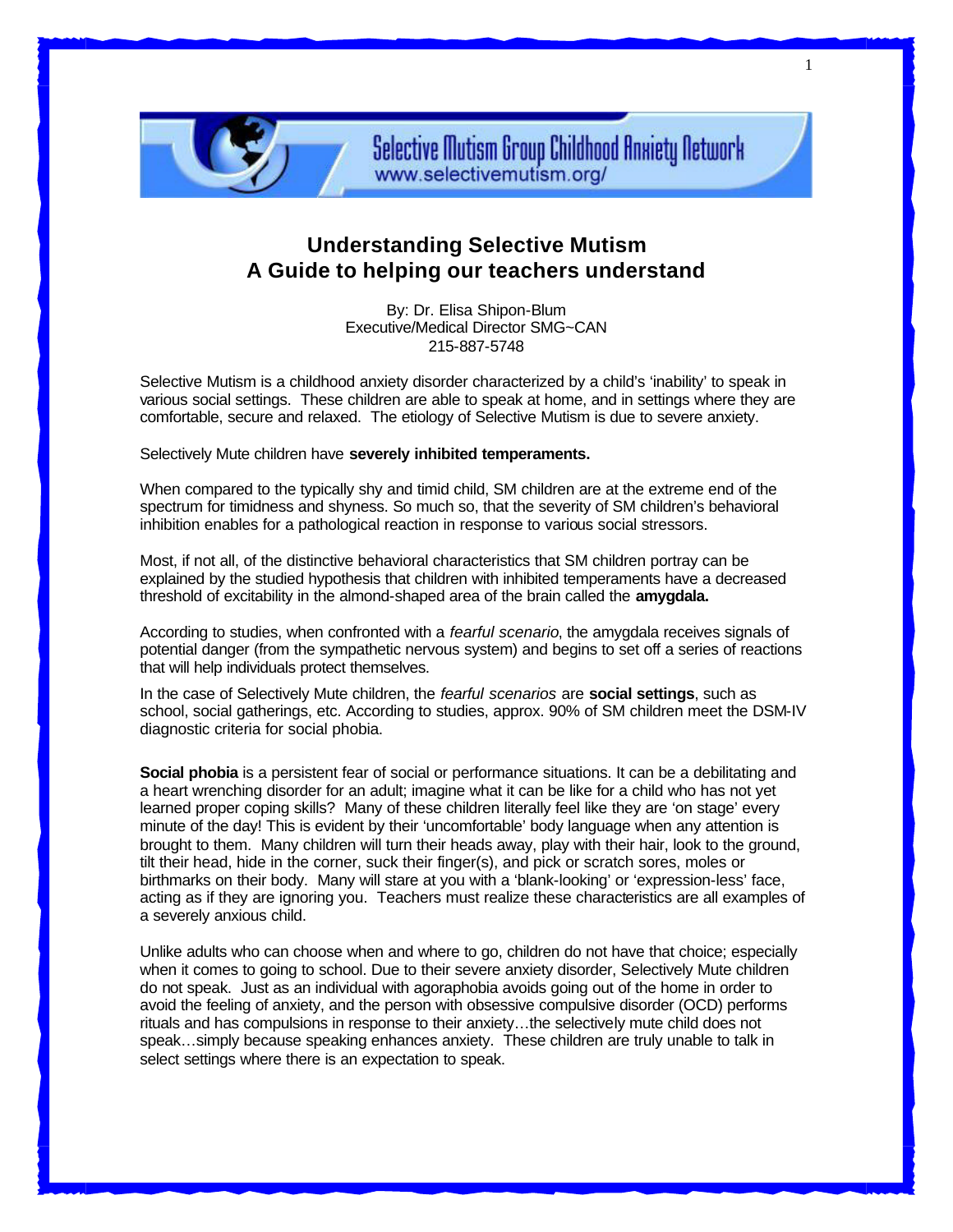It is so important for teachers and school personal to remember that the Selectively Mute child is not doing any of this 'on purpose,' or trying to 'control' a situation. These children literally **cannot** speak. As a selectively mute child once told me… "The words just won't come out."

These children are **not** mute because of a Learning Disability, Autism, Pervasive Developmental Disorder, oppositional defiant disorder, etc…

This is not to say that another disorder cannot occur concurrently with Selective Mutism, but it is not the cause.

Knowing that the majority of cases are due to severe anxiety, special education classes, remedial classes …etc are often completely inappropriate for these children. By understanding the nature of Selective Mutism, a child should be mainstreamed in a regular class. An IEP can be beneficial in certain cases of SM, especially as the child progresses though school and verbalization is not occurring. The IEP should be designed to help lesson anxiety for the child but at the same time encourage mainstreaming and 'normalcy' as much as possible.

School is usually the most difficult place for selectively mute children to be. Teachers and peers expect all children to interact and participate in classroom activities. When children do not, attention is brought to them. This is exactly what happens to the selectively mute child. This is quite ironic, considering the last thing an anxious child wants to do is bring attention to themselves!

Knowing that these children are anxious, it should be quite obvious that 'pressuring,' 'punishing,' 'coercing' or 'bribing' an SM child to speak is completely counterproductive and inappropriate. By doing this, the SM child often feels more anxious and uncomfortable, causing them to regress even further.

It is of utmost importance that the school approach the SM child from an understanding and accepting perspective. The main objective should be to do whatever is possible to make the child feel comfortable and relaxed.

A teacher should work with the parents to help alleviate as much anxiety as possible. By doing so, many children will often make progress more readily than if they are completely misunderstood and mismanaged.

There are varieties of methods that teachers can use to help the Selectively Mute child feel more comfortable in the classroom. Primarily, a teacher should try to get to know the child in a completely unobtrusive and accepting manner.

I often recommend, if possible, visiting the child at home before the start of the school year. There is certainly no better place for children to feel more comfortable then in their own home! Visiting the children on their own turf will certainly allow for a more comfortable way of getting to know eachother. I recommend sitting in the child's room, asking them to show you their favorite books, artwork, CD's, games…Etc. Allow them to lead, and direct the visit. It may take a few visits to the home before the child starts to open up. The goal is NOT to get the child to talk just yet, but to allow the child to feel relaxed and comfortable in your presence. Smiling, waving, sitting close to, and speaking gently to the child often help them feel more at ease. Conveying that their muteness is 'okay' and acceptable will often help the child as well. When a selectively mute child feels as though an individual is unaccepting and disappointed, they will often pull away.

Another tactic would be to meet the child at school, possibly before school starts in the morning. Have the parent bring the child as early as possible so the child does not feel so overwhelmed when a group of children is in the class at the same time. By being alone with the parent and the child, the teacher can try to engage the mother in conversation and allow the child to just observe. The teacher can direct the conversation to the child when the child seems more at